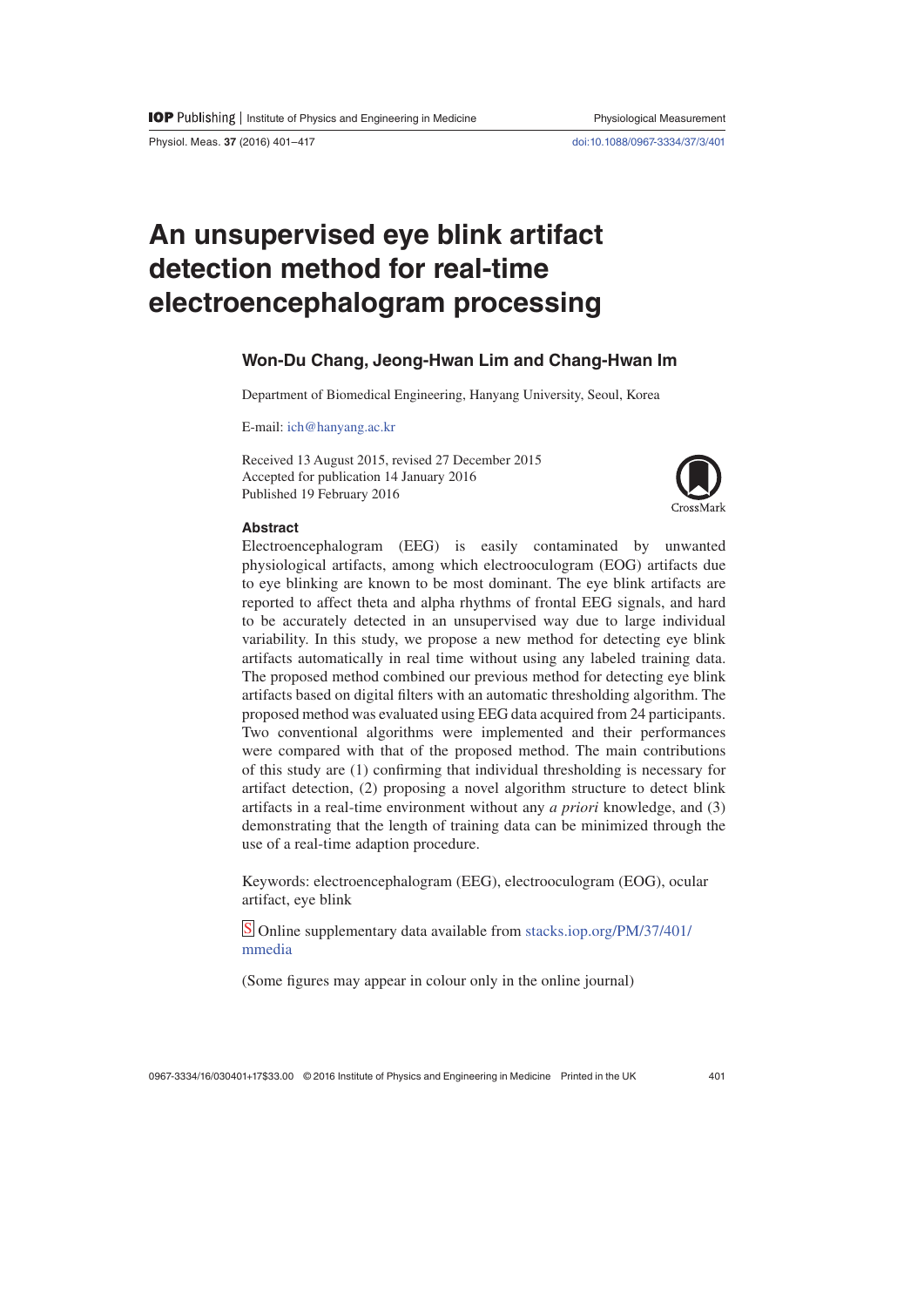# **1. Introduction**

Scalp electroencephalogram (EEG) is easily contaminated by other physiological signal sources (Hagemann and Naumann 2001, Durka *et al* 2003, Lawhern *et al* 2013) because there are many signal sources near the brain, such as heart, teeth, facial muscles, and eyes (Croft and Barry 2000, Jiang *et al* 2007, Yong *et al* 2008). The signals from other non-brain sources, known as artifacts, are mixed with the brain signal and interfere with the accurate analysis of EEG. For this reason, most EEG studies adopt a preprocessing procedure for obtaining artifact-free EEG signals (Jung *et al* 2000, Hagemann and Naumann 2001, Mognon *et al* 2010).

Eye blinks are one of the most influential sources of artifacts contaminating electroencephalogram (EEG) signals (Hagemann and Naumann 2001). In most EEG paradigms using visual stimuli or visual feedbacks, EEGs are inevitably contaminated by eye blink artifacts because spontaneous blinking is an autonomic process of the human body (Pult *et al* 2013). Although theta band is distorted most severely when an EEG signal is contaminated by eye blink artifacts, eye blink artifacts have also been reported to significantly affect alpha and beta band EEG signals (Hagemann and Naumann 2001). Therefore, cleaning EEG signals contaminated by eye blink artifacts is an important preprocessing procedure to obtain accurate EEG analysis results.

The general approach for the EEG data cleaning is either rejecting the artifact-contaminated time windows (contaminated epochs) or recovering the artifact-free data (Croft and Barry 2000), where both approaches commonly require artifact detection process. Although detecting contaminated epochs is obviously indispensable for the rejection approach (Krishnaveni *et al* 2006, Kook *et al* 2008), the recovery approach also utilizes the artifact detection procedure in order to minimize distortion of source data by applying the recovery procedure only to the detected regions (Krishnaveni *et al* 2006) or applying different correction factors for eye blink artifacts and other muscle movement artifacts (Gratton *et al* 1983). Detection of artifacts is also helpful for independent component analysis (ICA) of EEG signals as the artifact-contaminated independent components need to be detected for the automated artifact removal (Shao *et al* 2009, Mognon *et al* 2010).

There have been many previous studies on the automatic detection of eye blink artifacts, which can be roughly classified into two main categories: feature-based approaches and distance-based approaches. Feature-based approaches determine the presence of artifacts in an epoch using features extracted after certain preprocessing procedures such as band-pass filtering (Hoffmann and Falkenstein 2008, Klein and Skrandies 2013) and component separation (Mognon *et al* 2010). Various features have been introduced, including maximum absolute value (Nolan *et al* 2010), kurtosis (Barbati *et al* 2004, Mognon *et al* 2010), entropy (Barbati *et al* 2004), second-order difference (Klein and Skrandies 2013), and the Teager-Kaiser energy operator (Breuer *et al* 2014).

Distance-based approaches use a template representing the generic shape of the target artifact. After the template is built by an expert (Aarabi *et al* 2009) or generated by averaging sample artifact signals (Kim and McNames 2007), the distance (or similarity, which is the inverse of distance) between the template and a part of the signal is calculated. A variety of methods such as support vector machine (SVM; (Shao *et al* 2009), dynamic time warping (DTW; (Chang and Im 2014), cross-correlation (Li *et al* 2006, Kim and McNames 2007), and correlation between EEGs in different channels (Durka *et al* 2003) have been used to calculate the distance.

In general, both approaches to detect artifacts need to set a certain threshold value to make binary decisions on whether a specific epoch is contaminated by artifacts or not. The simplest way is to use a constant threshold value determined empirically from previous analyses.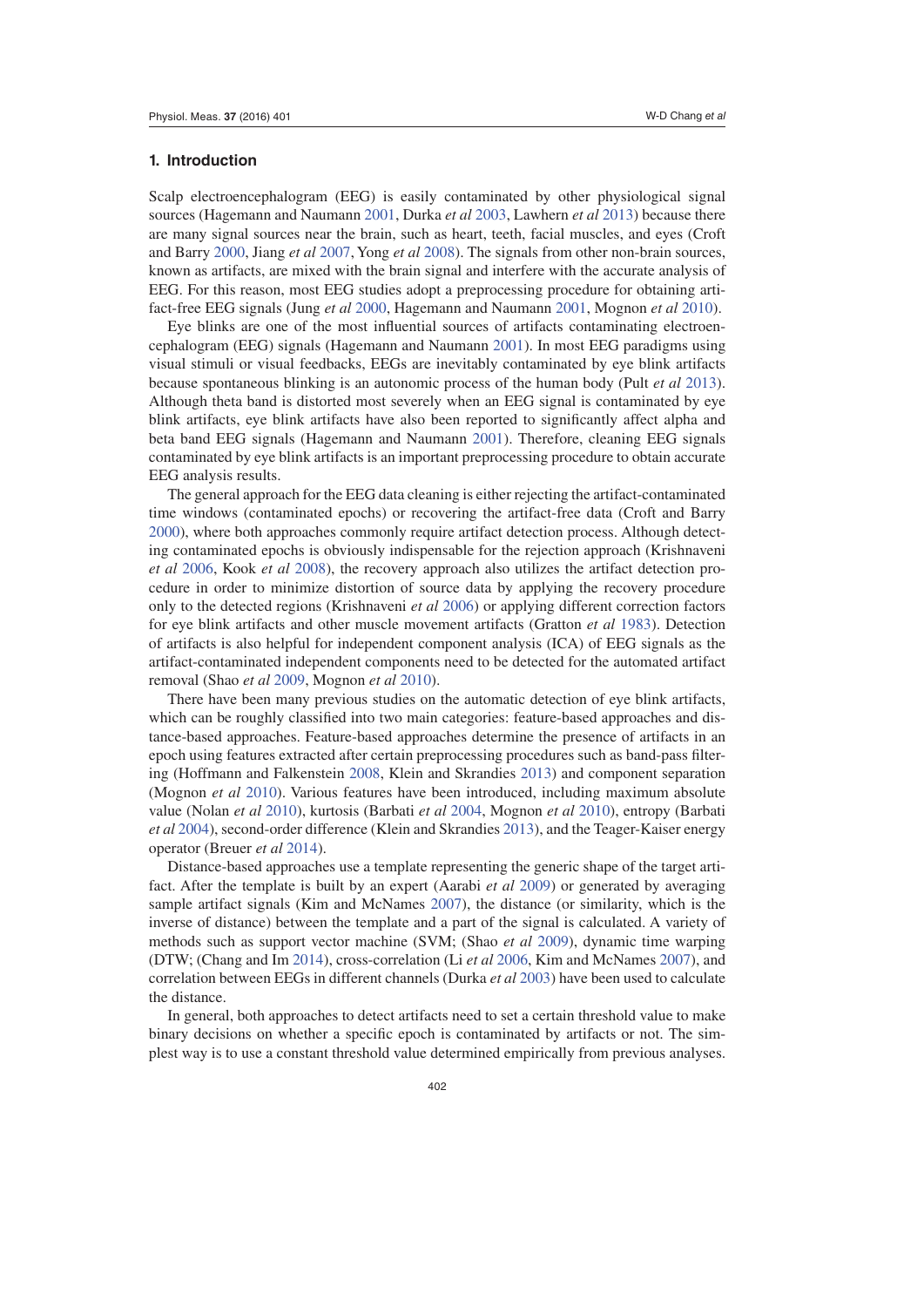However, applying the same threshold value can result in significant detection errors in some individuals' EEGs due to the large individual variance in the shapes and amplitudes of the eye blink artifacts (Galley *et al* 2003). Therefore, the threshold values need to be customized for each individual's EEG. A method that uses the variance in artifact distribution was proposed by (Krishnaveni *et al* 2006); however, their method includes expert intervention for calculating the variance in the artifact distribution. In their method, a training procedure requires an additional dataset, in which all the artifacts should be manually labeled by an expert (Please note that most machine learning algorithms have the same requirements because the most algorithms train their models in supervised ways). Mullen *et al* (2015) suggested a semi-supervised method to determine a threshold from distribution of artifact-free data. We categorized this method as a semi-supervised approach, because this method does not require blink-labeled EEG data but does require labeled artifact-free EEG data to estimate the distribution of normal data. This kind of supervised algorithms can hardly be applied to many end-user applications often requiring real-time EEG processing.

To circumvent the limitation of the supervised approach, some studies proposed unsupervised artifact detection methods, which adopted fully automatic training procedure and thus do not require expert labeling. Mongon *et al* (2010) adjusted the threshold value using the expectation-maximization (EM) algorithm; however, their method was not fit for the realtime processing because of the time-consuming procedure of maximization. Geetha and Geethalakshmi (2012) utilized Otsu's thresholding technique (Otsu 1975) originally proposed for image binarization, and Breuer *et al* (2014) used 80th percentile of the individual data distribution as the threshold value, but both methods were still based on the empirical parameterization.

The present study proposes a new approach for the real-time detection of eye blink artifacts in an unsupervised manner. The proposed approach combines our previous method to detect eye blink artifact from single-channel EEG using the first derivative sum in multiple sliding windows (Chang *et al* 2015) with an automatic thresholding method introduced by (Kim and McNames 2007). Both methods were modified to operate in real-time as they were originally developed for off-line spike signal detection. The performance of the proposed approach is evaluated in both simulated-real-time and real-time environments. In the validation process, we tried to demonstrate the followings: (1) whether the use of individual threshold enhances the accuracy of detecting eye blink artifacts in comparison with the common threshold; (2) how well the real-time adaptation algorithm is working; (3) how we can balance false-positives and false-negatives in real-time thresholding.

#### **2. Methods**

## 2.1. Experimental data

Experiments were conducted in a simulated-real-time environment using an EEG dataset acquired from 24 healthy participants (Chang and Im 2014). In order to simulate the realtime data acquisition, each data sample from the pre-saved EEG dataset was read one by one with a sampling frequency identical to that of real-time recording and then immediately transferred to an artifact detection program, which means that the developed artifact detection program could be directly applied to real-time artifact detection without any modification. The original dataset was recorded using a multi-channel EEG recording system (ActiveTwo AD-box™, BioSemi, Netherlands) at a sampling rate of 2,048 Hz (afterwards the data were down-sampled to 64 Hz for the eye blink detection), while the study participants performed spot-the-difference puzzles (participants were asked to find the differences between two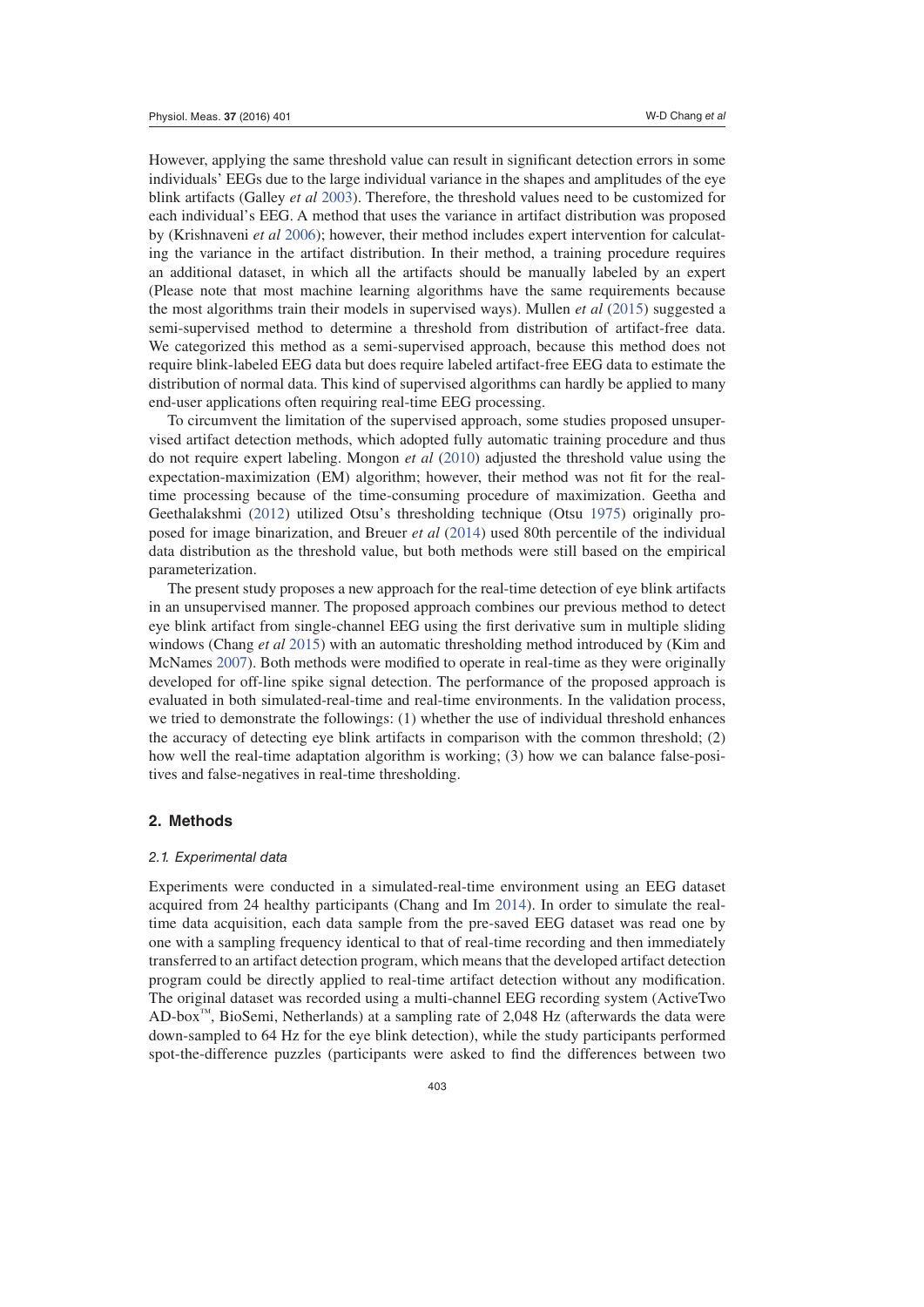images shown on the left and right of a monitor). The ground-truth of eye blinking ranges was marked manually by visual inspections of frontal channel EEG (Fp2 in the international 10–20 system) and vertical electrooculogram (EOG). We used the first 290 s EEG data for the analysis. The study participants signed a consent form and received monetary reimbursement for their participation; the study was approved by the institutional review board (IRB) of Hanyang University.

## 2.2. Artifact detection using the first derivative sum in multiple sliding windows

This section briefly introduces an artifact detection method proposed by the authors (Chang *et al* 2015), which adopted a simple digital filter to accurately extract the artifact ranges. The filter can be written as follows:

$$
F(t) = S(t) - S(t-|W|),
$$
\n(1)

where  $|W|$  is the width of a sliding window and  $S(t)$  is the *t*-th sample of the original signal. The filter was named the '*s*ummation of first *d*erivatives in a sliding *w*indow (SDW)' because the equation (1) was derived from the following equation:

$$
F(t) = \sum_{k=t-n+1}^{t} S(k) - S(k-1).
$$
 (2)

As readily recognized from the above equation, the SDW filter emphasizes spikes in a specific wave-width. To emphasize spikes with various wave-widths, SDWs in multiple window sizes should be considered since the durations of eye blink artifacts vary (Verleger 1993, Fukuda and Stern 2005). Hence, an empirical procedure was introduced for selecting a value among SDWs of different window sizes as a representative at time *t*. This procedure was called MSDW (Multiple-window SDW) as it utilizes multiple sliding windows. For every *t*, the following selection steps are performed:

- (1) Calculate SDWs with different *W*  $\vert W \vert$ 's, considering a typical eye blink range. Let  $F_{\vert W \vert}$  denote an SDW with a window size of  $|W|$ .
- (2) Choose the maximum  $F_{|W|}$  at time *t*, denoted as MSDW(*t*), as a representative if it satisfies the conditions below.
	- a. The numbers of local minima and maxima are the same within the range of  $[t, t-|W|]$ .
	- b. All of the first derivatives from time *t* to  $t-|W| + 1$  should be within  $S'(t-|W| + 1)$  and  $S'(t)$ , where  $S'(t)$  represents the first derivatives at time *t*.

It is possible that there exist multiple  $|W|$ 's that maximize  $F_{|W|}$ . In such a case, the smallest *W* is selected for MSDW(*t*). When there are no SDWs that satisfy all of the conditions, the minimum window size is used.

Let us denote the window size selected through the above procedure at time *t* as  $|W_{\text{MSDW}(t)}|$ . Then, the artifact range is defined as

$$
R = \left[ T(\text{Max}_{i-j}) - \left| W_{\text{MSDW}(T(\text{Max}_{i-j}))} \right|, T(\text{Min}_i) \right], \tag{3}
$$

where  $Max_{i-j} - Min_i > \theta$ , Min<sub>i</sub> and Max<sub>i</sub> are the *i*th local minimum and maximum MSDW values, respectively, and  $T(Max_i)$  and  $T(Min_i)$  are the time positions of the *i*th local maximum and minimum, respectively. The integer value *j* is chosen among integer values equal to or larger than zero in order for  $Max_{i-j} - Min_i$  to be maximized and in order for the time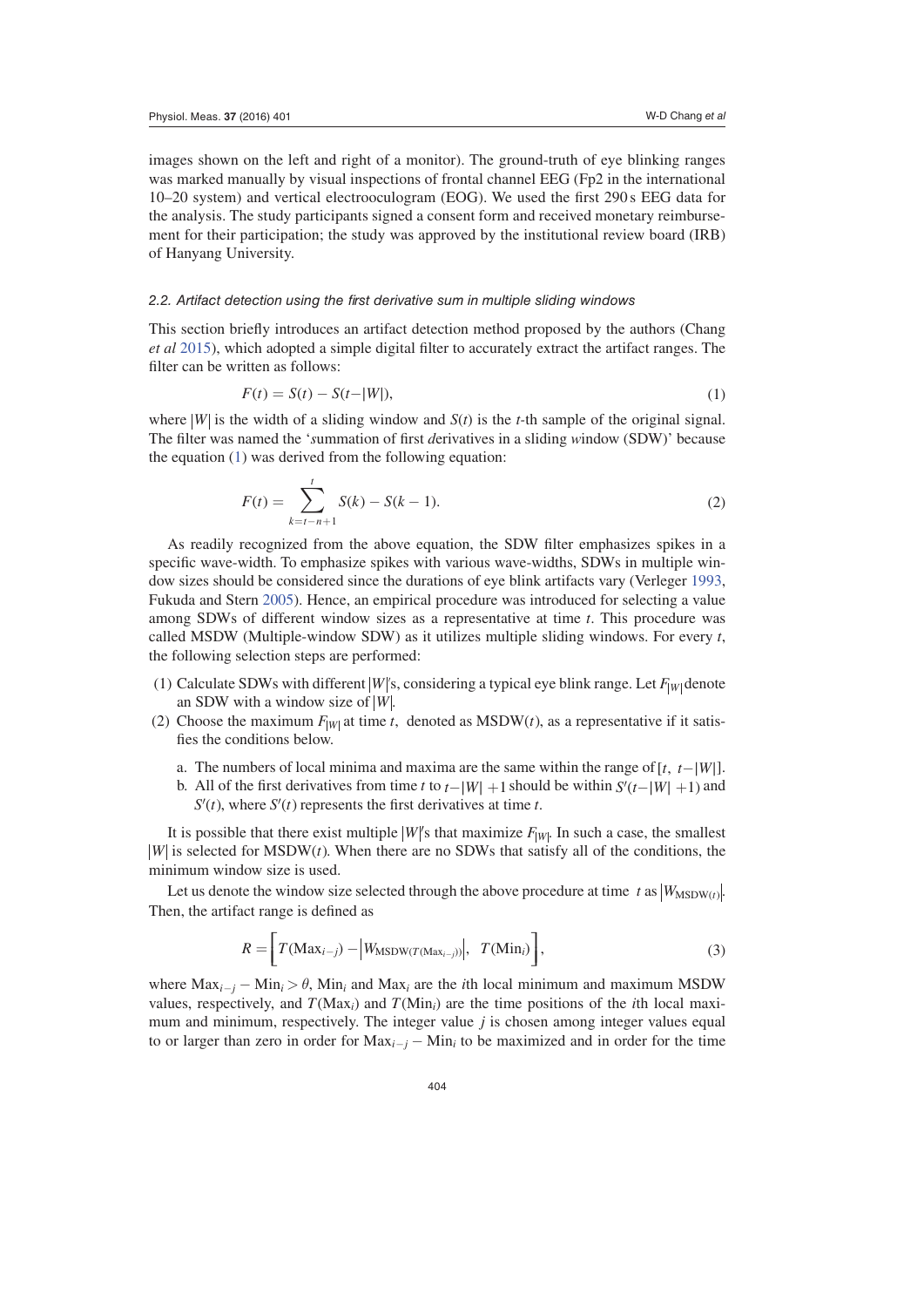

**Figure 1.** The overall architecture of the proposed system.

difference between  $Max_{i-j}$  and  $Min_i$  not to exceed the maximum window size of MSDW. We assume that the first local maximum precedes the first local minimum in an MSDW series: any local minimum before the first maximum is ignored when determining the order.

# 2.3. Proposed method for unsupervised artifact detection

This article proposes a novel method to detect eye blink artifacts in an unsupervised way. The proposed method is composed of three main steps after EEG data acquisition. Figure 1 describes the overall architecture of the algorithm. The first main step is to calculate a feature for assessing the presence of artifacts. The MSDW method described in the previous section was utilized for this step because this method has several advantages over the conventional eye blink artifact detection methods in terms of usability in real-time applications. First, it does not require any expert actions such as template construction except determining the individual threshold values. Second, it can detect artifact ranges as well as the presence of the artifact, enhancing the overall performance of artifact detection. Third, it is computationally light and can be applied to single frontal-channel EEG data without the need for EOG reference. Therefore, it is particularly useful in brain-computer interface applications using wearable EEG devices with a few frontal EEG channels.

As is illustrated in figure 1, an MSDW value is calculated using newly acquired data after preprocessing the data with a median filter (a data buffer with the same size as the median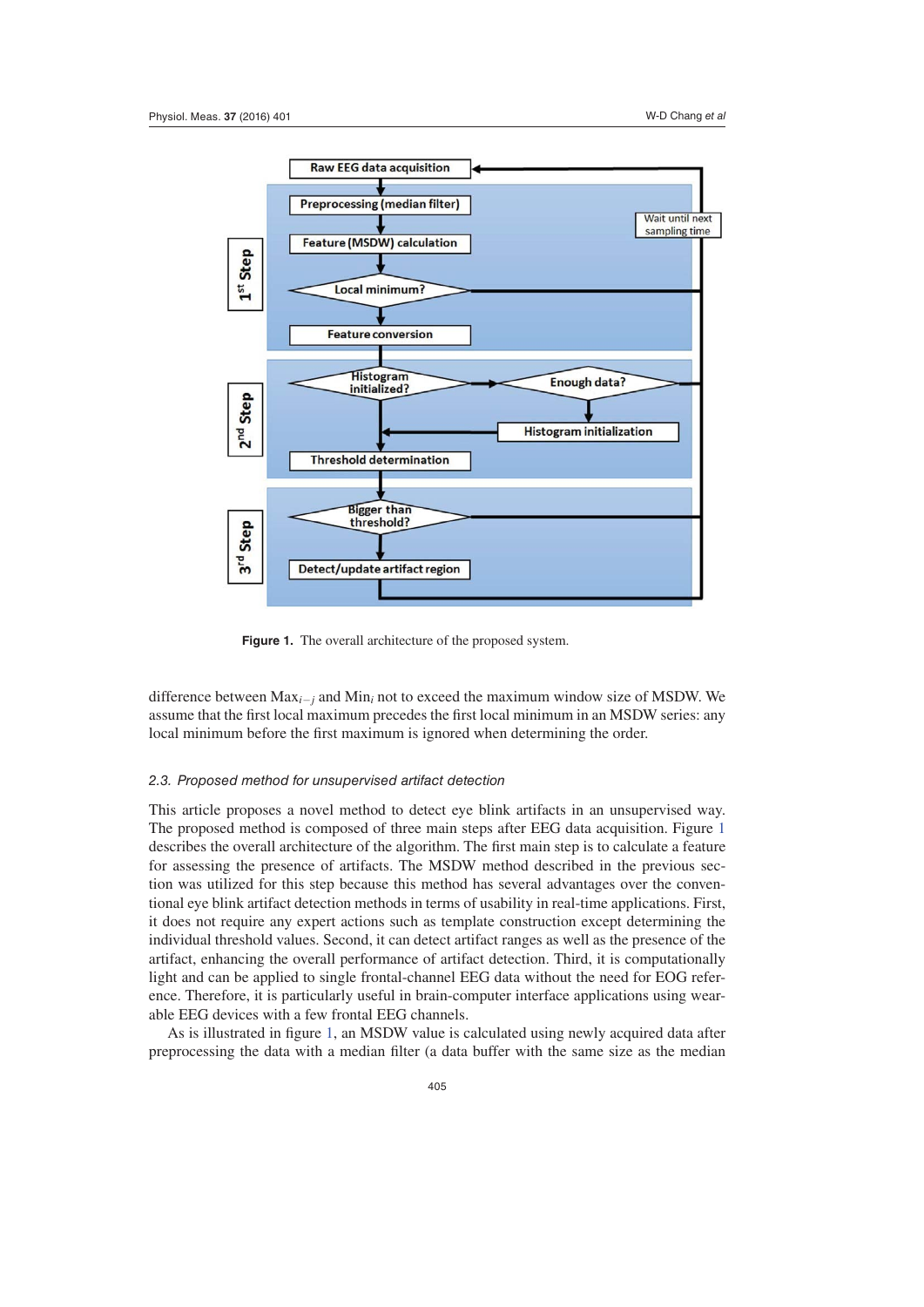filter is necessary for this purpose). The original procedure for artifact detection is separated into parts (the 1st step and the 3rd step) in order to insert an automatic thresholding procedure (the 2nd step). The MSDW value is converted for automatic thresholding procedure because the original MSDW value does not directly represent dissimilarity or similarity. Hence, we converted the MSDW values into new values using the difference between local minima and their adjacent maxima. If the latest MSDW value is a local minimum, the largest value among the recent maxima was chosen to calculate the difference value. The converted MSDW feature was defined as

$$
f(t) = \text{Max}_{i-j} - \text{Min}_i,\tag{4}
$$

where all of the notations are the same as in  $(3)$ .

The second main step is to automatically determine the threshold from the given feature (converted MSDW feature) series. Since storing all the feature series might be inadequate for a long recording or might require unnecessarily large storage size, a density histogram accumulated over time was utilized in order to investigate the feature population. The histogram could be initialized with some given data and readily updated by increasing a value at a specific bin. To calculate the histogram, the width of the histogram bin was calculated using the following equation:

$$
hist\_width = (M - m)/(nBin - 2),\tag{5}
$$

where *M* is an expected maximum value of the entire distribution, *m* is the minimum value of the distribution, and *n*Bin is the number of bins. In this experiment, the number of bins was fixed to 20, and six-standard deviation of the acquired data was assumed to *M*. Based on this histogram, the threshold could be automatically determined with conventional thresholding algorithms. We implemented three conventional algorithms and modified one of them considering our conditions. The details of the thresholding algorithms will be introduced in the next sections.

The last main step is to detect and update the artifact region using the determined threshold. When the current MSDW value is a local minimum at time  $t$  and the dissimilarity feature,  $f(t)$ , is larger than the threshold, the region of the artifact is determined as

$$
R = \left[ T(\text{Max}) - |W_{\text{Max}}|, t \right],\tag{6}
$$

where Max is the local maximum to calculate  $f(t)$ ,  $T(Max)$  is its time points, and  $|W_{Max}|$  is the window size of MSDW for calculating Max. Essentially, the determined region is readily overlapped because the detection process is conducted for every local minimum. To avoid multiple detection of the same artifact, overlapped ranges were merged into a single range.

#### 2.4. Automatic thresholding using a fixed portion of data

Breuer *et al* (2014) introduced a method using a percentage of an individual data (feature) distribution as the threshold. This can be calculated by finding *m* satisfying the following equation:

$$
\int_0^m F(k) \cdot dk = P \cdot N,\tag{7}
$$

where  $F(k)$  is a density function, P is the portion of normal data, and N is the total number of data points in the distribution.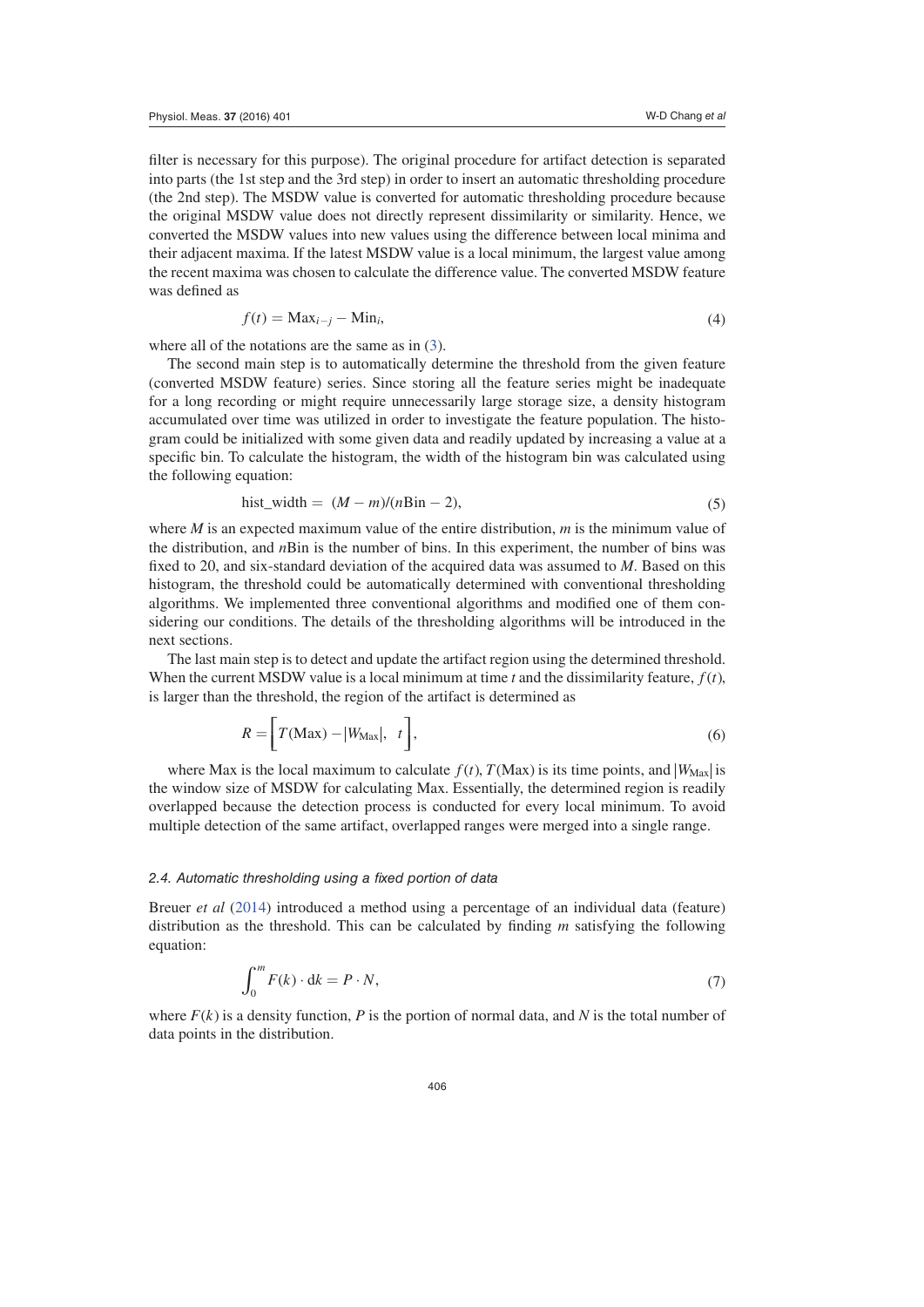## 2.5. Automatic thresholding by analyzing the data distribution of offline detections

This section briefly describes an algorithm proposed by (Kim and McNames 2007), hereafter referred to as KM. The algorithm was proposed to detect spikes in extracellular neural recordings in offline environment. KM utilized the kernel density function (probability density function: PDF) of local maxima to detect a spike. The PDF distribution was separated into two modes, primary and secondary modes, where the secondary mode was assumed to contain the spikes. The procedure of the automatic thresholding algorithm is as follows:

- (1) Calculate the series of similarity (using cross-correlation in the article) and calculate PDF using the local maxima of the series.  $F(k)$  denotes the density at a specific similarity  $k$ .
- (2) Assume that the largest mode in PDF represents normal signal and the rightmost mode represents the spikes. If there exist only a single mode, the threshold is determined according to the predefined signal-to-noise ratio (SNR).
- (3) Find local maxima and minima in the PDF. All abscissas of the local minima between the two modes are regarded as candidates of the threshold. The abscissas of the *i*th maximum and minimum after the normal mode are denoted as  $M_i$  and  $m_i$ , respectively.
- (4) The largest candidate among those satisfying the following two conditions is chosen as the threshold.
	- a.  $\tau_{\min} \leq F(m_i) \leq \tau_{\max}$ , where  $\tau_{\min}$  and  $\tau_{\max}$  are the minimum and maximum thresholds known in advance, respectively.
	- b.  $F(m_i) < v \cdot \min\{F(M_i), F(M_{i+1})\}$ , where *v* denotes a user-specified parameter to eliminate the shallow valleys of the minima.

#### 2.6. Automatic thresholding for real-time artifact detection

In this study, we modified the KM's automatic thresholding algorithm in order for the algorithm to be used in real-time environments. Unlike the offline environment, a real-time system has little *a priori* knowledge on the signal characteristic, and a data distribution at a certain time may not accurately reflect the distribution of whole data. The modification was conducted to remove all the factors related to *a priori* knowledge and to allow robust operation with only a small amount of data. We changed the following parts in the KM's original algorithm: First, a histogram was used instead of the PDF because the calculation of a histogram is simpler, efficient, and faster than that of the PDF. Second, a previously determined threshold was used instead of calculating a new threshold when there is only a single mode in the distribution. Because it was empirically known that the optimal threshold does not change dramatically, it was better to use the previous threshold than to determine a new threshold based on the assumed SNR. Third, the smallest candidate was chosen instead of the largest. We found that the smallest candidate separates the signal and artifacts better, and consequently a novel condition was introduced to identify the shallow valleys. These changes eliminated the need for *a priori* knowledge on the artifact range in the determination of the threshold. The newlydefined condition and the modified procedure for real-time automatic thresholding are given below (hereafter the proposed algorithm will be referred to as 'real-time KM'):

- (1) Accumulate sufficient length of data for initialization. Calculate the histogram using MSDWs.  $F(k)$  denotes the density at a specific dissimilarity  $k$ .
- (2) If there is only a single mode, the threshold will not be changed until a secondary mode is observed.
- (3) Find local maxima and minima in the histogram. The largest maximum represents the normal mode. All of the local minima after the normal mode become candidates for the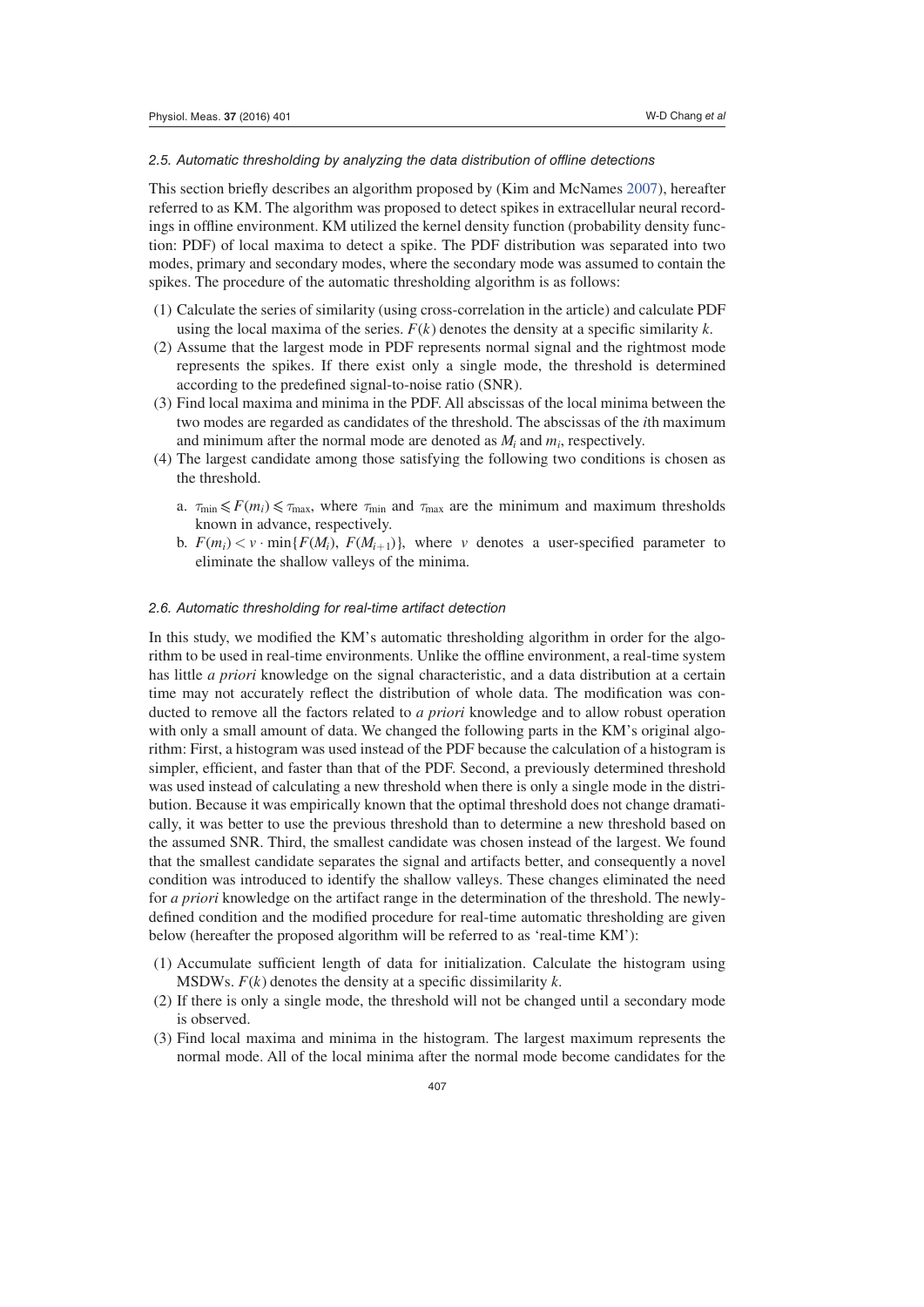

**Figure 2.** The experimental paradigm for the evaluation of methods. Data in the initializing phase was used to construct the initial histogram, and the histogram was updated in the latter phase. The initializing phase must include at least one eye blink artifact, and a different initializing time was tested in the simulations.

threshold. The abscissas of the *i*th maximum and minimum after the normal mode are denoted as *Mi* and *mi*, respectively.

- (4) The smallest candidate among those satisfying the condition below is chosen as the threshold.
	- a.  $F(M_i) < v \cdot F(M_0)$ , where *v* denotes a user-specified parameter to eliminate the shallow minima.

After a threshold is chosen based on the feature distribution, an adjustment process for balancing false-positives and false-negatives may be necessary. A new optional parameter  $(\alpha)$  is developed for this purpose. The histogram is divided into two groups, normal and blink, based on the originally-determined threshold  $(\theta^{old})$ , which is then adjusted to include the  $\alpha$ -standard deviation of the blink distribution:

$$
\theta^{\text{new}} = \theta^{\text{old}} + \alpha \cdot \sigma. \tag{8}
$$

For more comprehensive understanding of our procedure, please download the library source codes freely available at http://cone.hanyang.ac.kr/BioEST/Eng/EyeblinkMasterOnline.zip.

# **3. Results and discussion**

A simulated real-time environment was designed for evaluation as illustrated in figure 2. The data were read from pre-recorded EEG data at every sampling time. The data were divided into two sub-sections. The data in the first section were used to construct an initial histogram (let us call this the initializing section), and the histogram was updated using the data in the succeeding section. For the successful construction of the initial histogram, the initializing section needed to include at least one eye blink artifact. Right after the initialization of the histogram, the real-time eye blink detection process started. The threshold was determined using the methods described in section 2, and the results were evaluated by counting the number of correctly detected (true positives) and falsely detected (false positives) events. The true and false positives were counted only in the range from 85 to 290 s in order to sufficiently separate the initializing section and the evaluation section. Note that the length of the initializing section varied in the simulation study. In this study, we regarded that an artifact was correctly detected if the peak point of the artifact was included in the detected artifact range.

For the evaluation of the automatic thresholding methods described in section 2, three different assessment criteria of accuracy were utilized: precision, recall, and F1 score. Precision reflects false detection, recall represents correct detection, and the F1 score is the harmonic mean of precision and recall. The equations for the accuracy measures are as follows: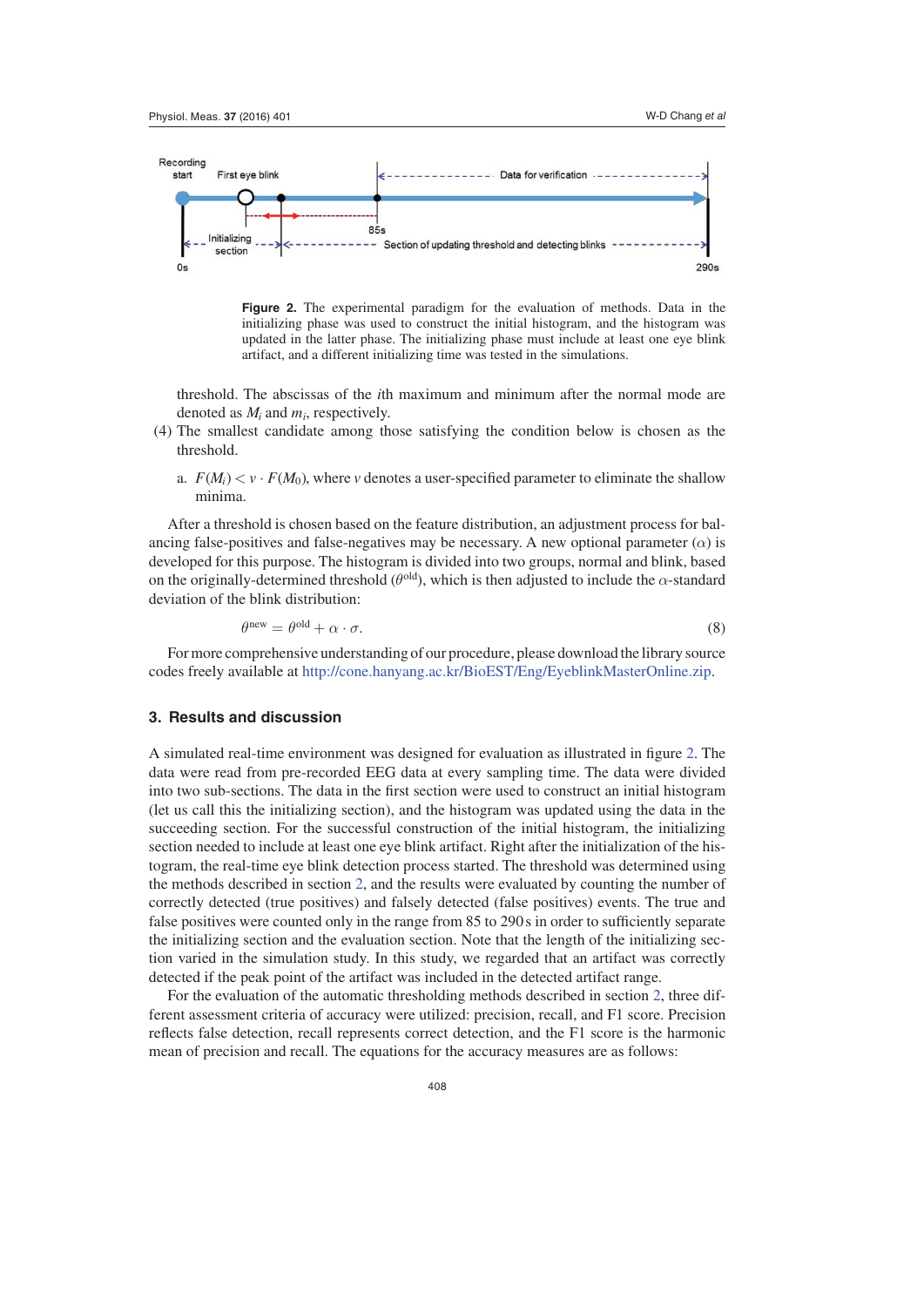| <b>Table 1.</b> Accuracy of detecting a blinking event: M1, M2, and M3 denote different |
|-----------------------------------------------------------------------------------------|
| thresholding algorithms: Common threshold, fixed portion, and the proposed algorithm    |
| (real-time KM), respectively. Unit: $\%$ .                                              |

|                | Precision |                |                | Recall |                |                | F1 Score |                |                |
|----------------|-----------|----------------|----------------|--------|----------------|----------------|----------|----------------|----------------|
|                | M1        | M <sub>2</sub> | M <sub>3</sub> | M1     | M <sub>2</sub> | M <sub>3</sub> | M1       | M <sub>2</sub> | M <sub>3</sub> |
| 1              | 90.74     | 100.00         | 97.96          | 98.00  | 86.00          | 96.00          | 94.23    | 92.47          | 96.97          |
| $\overline{2}$ | 100.00    | 100.00         | 100.00         | 97.89  | 50.53          | 95.79          | 98.94    | 67.13          | 97.85          |
| 3              | 85.71     | 85.71          | 86.36          | 85.71  | 85.71          | 90.48          | 85.71    | 85.71          | 88.37          |
| 4              | 94.12     | 50.00          | 94.12          | 100.00 | 100.00         | 100.00         | 96.97    | 66.67          | 96.97          |
| 5              | 100.00    | 100.00         | 97.50          | 64.44  | 62.22          | 86.67          | 78.38    | 76.71          | 91.76          |
| 6              | 88.89     | 61.54          | 72.73          | 100.00 | 100.00         | 100.00         | 94.12    | 76.19          | 84.21          |
| 7              | 98.51     | 100.00         | 98.48          | 100.00 | 69.70          | 98.48          | 99.25    | 82.14          | 98.48          |
| 8              | 100.00    | 100.00         | 100.00         | 100.00 | 61.84          | 100.00         | 100.00   | 76.42          | 100.00         |
| 9              | 91.67     | 100.00         | 94.83          | 98.21  | 91.07          | 98.21          | 94.83    | 95.33          | 96.49          |
| 10             | 85.71     | 89.66          | 87.88          | 100.00 | 86.67          | 96.67          | 92.31    | 88.14          | 92.06          |
| 11             | 65.22     | 53.57          | 83.33          | 100.00 | 100.00         | 100.00         | 78.95    | 69.77          | 90.91          |
| 12             | 100.00    | 100.00         | 100.00         | 94.59  | 83.78          | 94.59          | 97.22    | 91.18          | 97.22          |
| 13             | 88.00     | 84.62          | 90.48          | 91.67  | 91.67          | 79.17          | 89.80    | 88.00          | 84.44          |
| 14             | 95.24     | 95.24          | 95.24          | 100.00 | 100.00         | 100.00         | 97.56    | 97.56          | 97.56          |
| 15             | 78.26     | 58.06          | 100.00         | 100.00 | 100.00         | 100.00         | 87.80    | 73.47          | 100.00         |
| 16             | 98.11     | 100.00         | 96.30          | 98.11  | 71.70          | 98.11          | 98.11    | 83.52          | 97.20          |
| 17             | 100.00    | 93.10          | 93.75          | 16.98  | 50.94          | 84.91          | 29.03    | 65.85          | 89.11          |
| 18             | 86.96     | 90.00          | 95.00          | 100.00 | 90.00          | 95.00          | 93.02    | 90.00          | 95.00          |
| 19             | 100.00    | 100.00         | 100.00         | 88.00  | 70.00          | 86.00          | 93.62    | 82.35          | 92.47          |
| 20             | 93.75     | 80.00          | 100.00         | 93.75  | 100.00         | 87.50          | 93.75    | 88.89          | 93.33          |
| 21             | 97.96     | 100.00         | 100.00         | 96.00  | 46.00          | 94.00          | 96.97    | 63.01          | 96.91          |
| 22             | 92.54     | 100.00         | 98.21          | 92.54  | 41.79          | 82.09          | 92.54    | 58.95          | 89.43          |
| 23             | 90.91     | 47.62          | 95.24          | 100.00 | 100.00         | 100.00         | 95.24    | 64.52          | 97.56          |
| 24             | 96.77     | 100.00         | 100.00         | 100.00 | 66.67          | 93.33          | 98.36    | 80.00          | 96.55          |
| Avg            | 92.46     | 87.05          | 94.89          | 92.33  | 79.43          | 94.04          | 90.70    | 79.33          | 94.20          |
| Stdev          | 8.27      | 18.33          | 6.66           | 17.84  | 19.46          | 6.39           | 14.34    | 11.19          | 4.55           |
| Min            | 65.22     | 47.62          | 72.73          | 16.98  | 41.79          | 79.17          | 29.03    | 58.95          | 84.21          |
| Max            | 100.00    | 100.00         | 100.00         | 100.00 | 100.00         | 100.00         | 100.00   | 97.56          | 100.00         |

 $Precision = |TP| / (|TP| + |FP|)$  $Recall = |TP|/(|TP| + |FN|)$  (9)  $F1 score = 2 \cdot Precision \cdot Recall / (Precision + Recall),$ 

where  $|TP|$ ,  $|FP|$ , and  $|FN|$  denote the numbers of true positives, false positives, and false negatives, respectively.

Table 1 compares the accuracies of the proposed methods implemented with three different thresholding algorithms: (1) common threshold, (2) threshold at a fixed percentile, and (3) real-time KM. The values of the common threshold and the percentiles were chosen experimentally to yield the highest accuracy (140 for the common threshold; 96th percentile for the fixed percentile threshold). All procedures except for the threshold determination were controlled to be the same for each method, i.e. the same algorithm for histogram initializing and updating was employed. The initialization time was fixed to 10s from the end of the first eye blink, and *v* for the real-time KM was fixed to 0.1 empirically. The results of the common threshold method (M1) show the necessity for individual thresholding. Although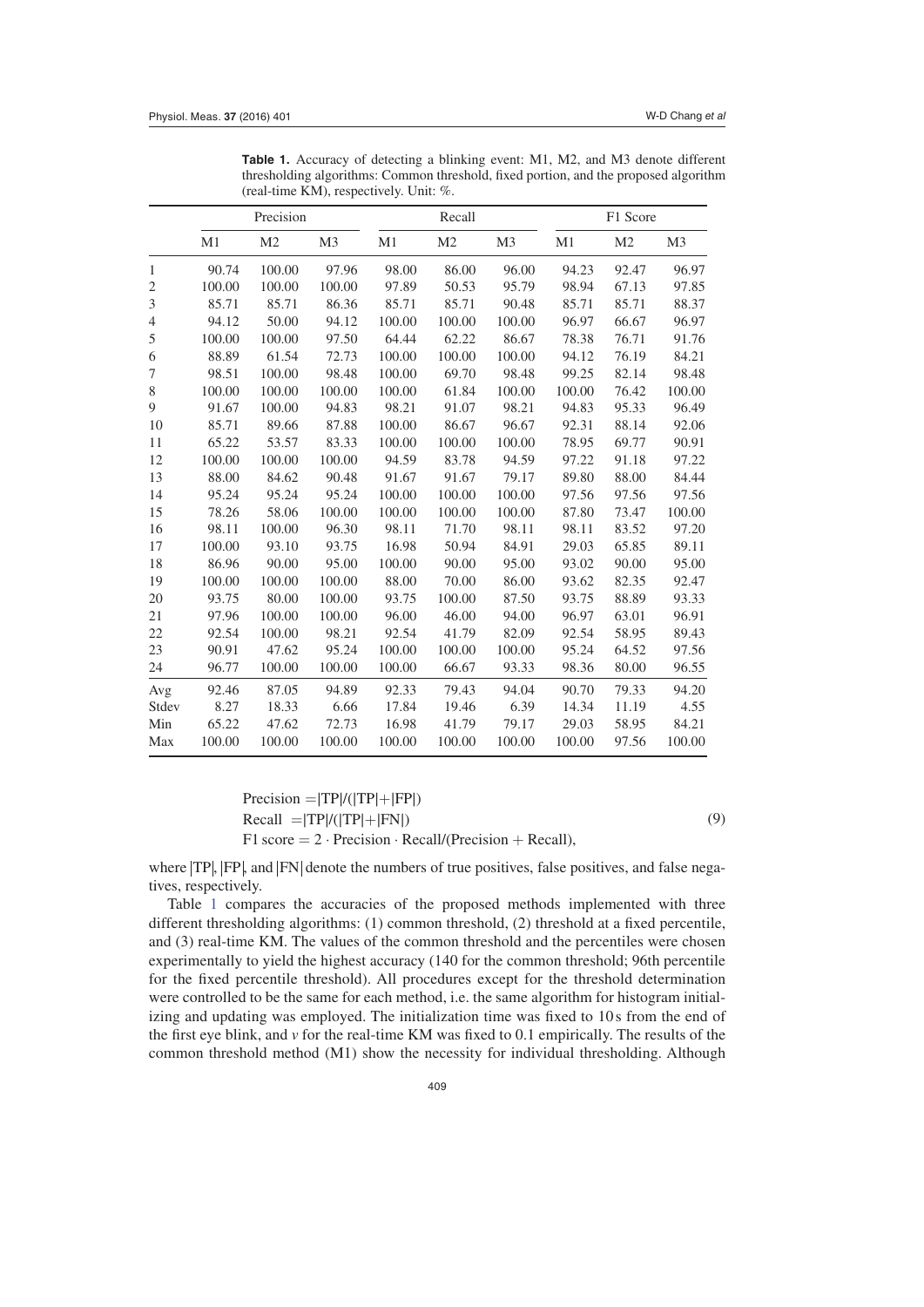the mean detection accuracies were acceptable (92.46%, 92.33%, and 90.70% for precision, recall, and F1 score, respectively), relatively low accuracies were observed for some subjects. The F1 scores of three subjects were lower than 80% due to the imbalance between precision and recall. Furthermore, F1 score of one subject  $(\#17)$  was lower than 30%. Due to the large individual variability, the standard deviation of the method M1 was greater than 10%. The accuracies of a fixed percentile method (M2) were rather lower than those of the common threshold, with an average F1 score of 79.33%. This is because the number of eye blinks varied from 24 to 141 in our dataset (the mean and standard deviation were 59.8 and 32.43, respectively). The accuracies of the real-time KM showed the best performance in all three assessment criteria (94.89%, 94.04%, and 94.20% for precision, recall, and F1 score, respectively). In comparison with the common thresholding algorithm (M1), the improvement of the performance of real-time KM mainly resulted from the improvement of the accuracies in some subjects' data that showed low accuracy in M1 ( $#5$ , 11, and 17). Accordingly, the mean F1 score increased by 3.50 %, but the standard deviation dramatically decreased from 14.34 to 4.55.

Tables 2 and 3 show the results of evaluating the initialization and update procedures of the histogram. Table 2 shows the changes in the accuracy of the proposed method with respect to the initialization time. Time zero (0) in the table indicates the point when the first eye blink signal finishes, since the initialization must include at least one eye blink signal. As is clearly shown, the mean F1 score was greater than 90% even when the first fivesecond signal is included. The standard deviation of the score decreased dramatically when the initialization time exceeded 10 s, after which the standard deviation kept stable. Table 3 shows the changes in the accuracy with respect to the initialization time when histogram updating process was not included in the procedure (the same as table 2 except that there was no histogram updating). In this case, once a threshold was determined with the initial histogram, the threshold was not changed at all during whole processes. In comparison with the results in table 2, the accuracy reported in table 3 generally was relatively lowered and became unstable. These results demonstrate the importance of histogram updating in our proposed method.

Figure 3 shows the change of FP and FN balance with respect to the new parameter ( $\alpha$ ) introduced in (4). The default precision and recall (when  $\alpha = 0$ ) were 94.89 and 94.13%, respectively, and they traded off as  $\alpha$  varied. The changes in the two accuracies were gradual when  $\alpha$  was between -1 and 1, whereas recall decreased dramatically when  $\alpha$  exceeded 1. These results show that the  $\alpha$  value needs to be set to a value between  $-1$  and 1 to achieve acceptable FP and FN ratios in eye blink artifact detection.

The speed of the proposed method was measured for all subjects using the default parameters used in table 1. The mean processing time was 1.5 ms with a standard deviation of 0.79 when the method was coded with MATLAB and run on a Windows 7 platform on an Intel<sup>®</sup> i5 processor with 8 GB RAM. No significant difference among subjects was found. Since the artifact detection procedure was performed in every 15.63 ms (64 data samples per second), the speed of the proposed method was fast enough to be used for real-time applications.

After the simulated real-time experiments, we performed a fully real-time online experiment with a subject (male, 25 years old). For this online experiment, the proposed method was implemented with  $C/C++$  and tested with a mobile EEG device (Enobio 8, Neuroelectrics, Spain) with a single prefrontal EEG channel (See figure 4). A movie clip demonstration is available in the online version of this article (please find the Supplementary Movie file attached to this article) (stacks.iop.org/PM/37/401/mmedia). Ten eye blinks were observed for 65 s, and all the blinks were detected successfully without any false detection.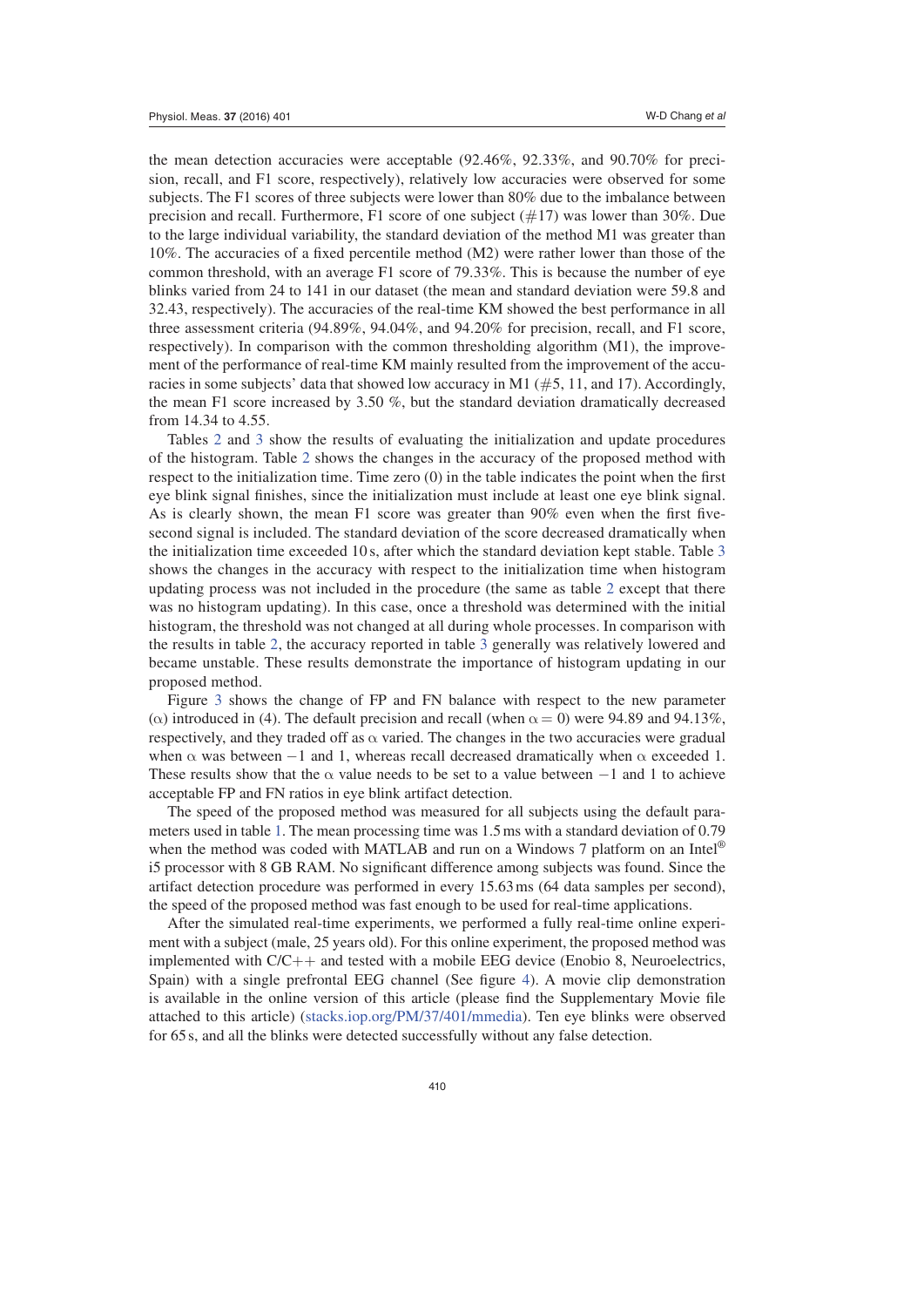|                                 | Table 2. Changes in t                                       |                                                                                                                                                                                         | the accuracy of the proposed method with respect to the initialization time (mean $\pm$ standard deviation, unit: %). |                                                          |                                                            |                                                          |                                                           |                                                           |
|---------------------------------|-------------------------------------------------------------|-----------------------------------------------------------------------------------------------------------------------------------------------------------------------------------------|-----------------------------------------------------------------------------------------------------------------------|----------------------------------------------------------|------------------------------------------------------------|----------------------------------------------------------|-----------------------------------------------------------|-----------------------------------------------------------|
| Initialization<br>time(s)       |                                                             |                                                                                                                                                                                         |                                                                                                                       | $\overline{20}$                                          | 30                                                         | $\sqrt{4}$                                               | $50\,$                                                    | $\odot$                                                   |
| Precision<br>F1 score<br>Recall | $82.18 \pm 33.49$<br>$91.13 \pm 14.05$<br>$79.50 \pm 30.75$ | 94.07 ± 14.74<br>$92.85 \pm 11.38$<br>$93.76 \pm 6.52$                                                                                                                                  | $96.05 \pm 4.93$<br>$93.54 \pm 5.63$<br>$91.79 \pm 9.47$                                                              | $94.20 \pm 4.55$<br>$94.89 \pm 6.66$<br>$94.04 \pm 6.39$ | $95.02 \pm 6.35$<br>$94.30 \pm 6.15$<br>$94.44 \pm 4.45$   | $93.97 \pm 6.94$<br>$95.82 \pm 4.57$<br>$94.69 \pm 4.23$ | $95.44 \pm 5.63$<br>$93.97 \pm 8.00$<br>$94.50 \pm 5.77$  | $95.89 \pm 4.74$<br>$93.52 \pm 7.18$<br>$94.49 \pm 4.34$  |
|                                 |                                                             | Table 3. Changes in the accuracy with respect to the initialization time when histogram updating process was not included in the procedure<br>(mean $\pm$ standard deviation, unit: %). |                                                                                                                       |                                                          |                                                            |                                                          |                                                           |                                                           |
| Initialization<br>time(s)       |                                                             |                                                                                                                                                                                         | $\subseteq$                                                                                                           | $\overline{20}$                                          | $\overline{30}$                                            | $\frac{1}{4}$                                            | $\overline{50}$                                           | $\degree$                                                 |
| Precision<br>F1 score<br>Recall | $42.89 \pm 43.27$<br>$45.87 \pm 41.03$<br>$96.71 \pm 8.25$  | $75.56 \pm 35.60$<br>$81.77 \pm 33.02$<br>$72.26 \pm 32.15$                                                                                                                             | $91.31 \pm 14.20$<br>$81.36 \pm 30.52$<br>$80.26 \pm 26.35$                                                           | $93.33 \pm 9.79$<br>$93.72 \pm 8.60$<br>$92.95 \pm 7.12$ | $85.25 \pm 24.17$<br>$87.13 \pm 20.56$<br>$95.40 \pm 8.63$ | 88.41 ± 18.99<br>$86.14 \pm 22.61$<br>$96.06 \pm 3.99$   | $93.37 \pm 12.43$<br>$95.01 \pm 6.06$<br>$93.48 \pm 8.74$ | $92.07 \pm 13.21$<br>$95.56 \pm 4.70$<br>$93.05 \pm 8.71$ |

411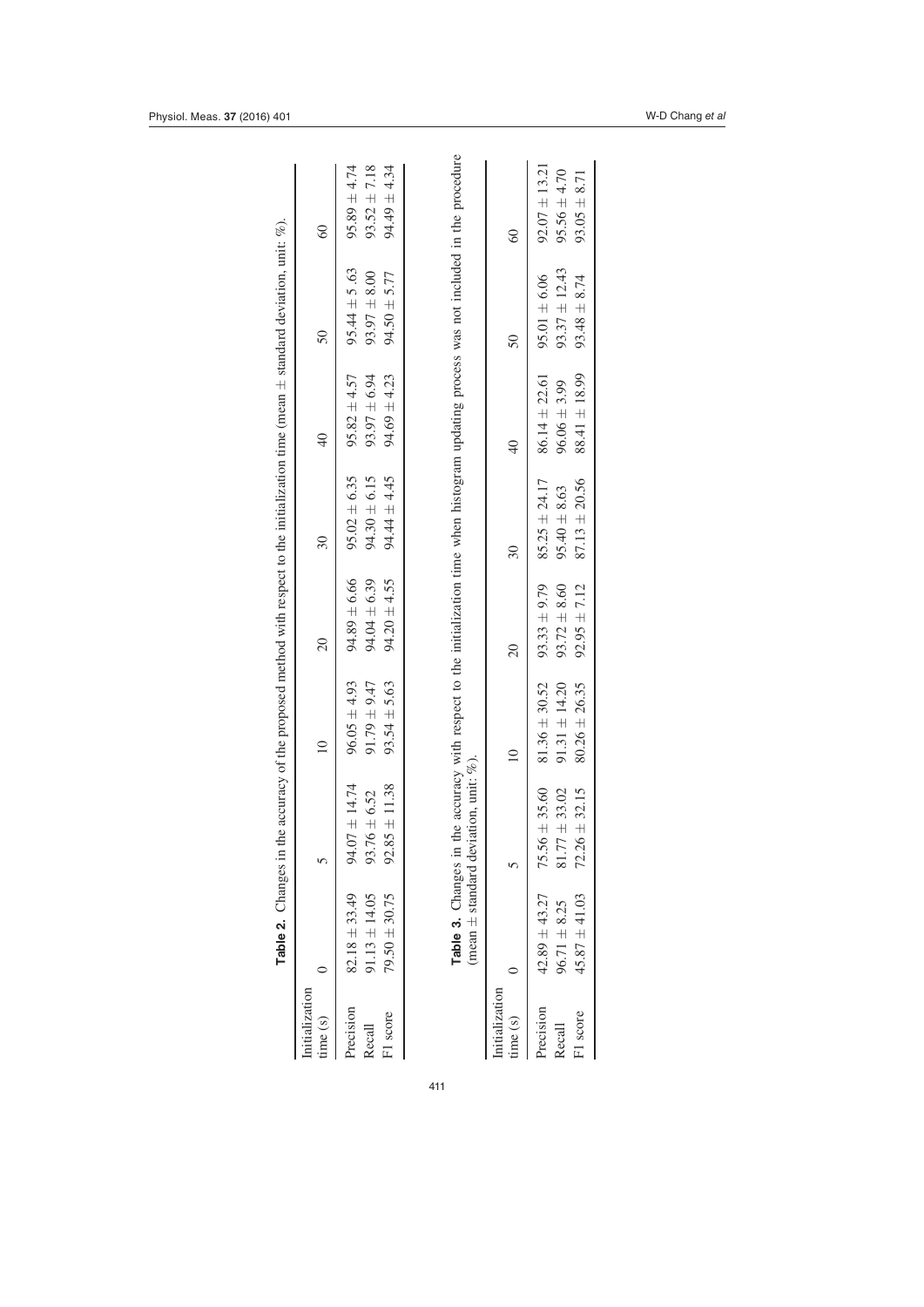

Figure 3. Changes in accuracies (precision and recall) according to alpha value, which shows the trade-off between false-positive and false-negative errors.



**Figure 4.** A screenshot of a real-time experiment. The proposed algorithm was tested with a mobile EEG device with a single prefrontal EEG channel. The full movie file can be found as a supplementary material of this manuscript.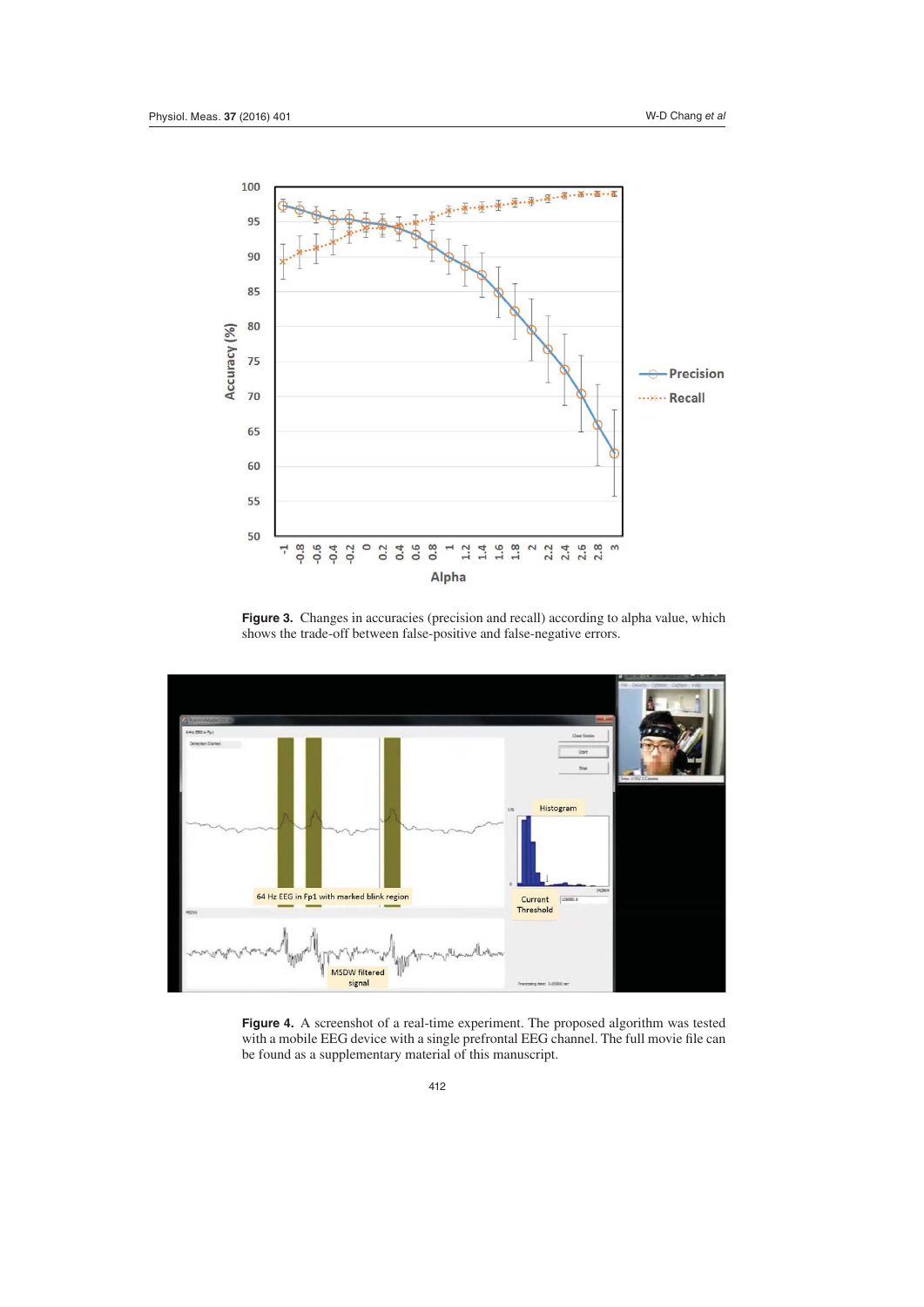The proposed method had a few optional parameters. The influences of initialization time and the balancing factor, alpha, on the overall performance of the proposed method were shown in the results section, where it was demonstrated that the accuracy became stable even with a short initialization time as short as  $10 \sim 20$  s and the FP and FN trade-off remained acceptable within a certain range of the balancing factor (from −1 to 1). Table 4 shows the influence of another parameter  $(v)$  on the accuracy of the proposed method. The parameter *v* was adopted to avoid misrecognition of a part of the normal (signal) distribution as an eye blink. As shown in the table 4, the influence of the parameter  $\nu$  was quite smaller than expected. The accuracies increased as *v* increased, but became stable when *v* was equal to or greater than 0.05 (5%). The proportion of the blinking signal relative to the normal signal was about 4.17% (since the best proportion in the results of the fixed proportion method was 96%); the proposed method exhibited stability even with twice the original proportion.

To further confirm the general applicability of the proposed method, we applied the proposed method to other EEG dataset recorded under different environment, without changing the parameters used for the previous validation study. The additional dataset was recorded from 20 participants using NeuroScan SynAmps2 amplifier (Compumedics USA, El Paso, TX, USA), while the participants were performing visual oddball tasks, of which the detailed paradigm used for the EEG recording can be found in a recent study (Kim *et al* 2015). EEG signals with the length of 120s were used for the experiment, when 20s data from the first blink were used for the initialization of the histogram and the data from 60 to 120s were used for evaluating the artifact detection accuracy. The ground-truth of eye blinking ranges was marked manually by visual inspection of vertical EOG. Please note that any parameter of the proposed method was not changed in this experiment, whereas the threshold for the common threshold method was adjusted in order to yield the best detection accuracy for the new dataset. For the statistical evaluation, all the data from 44 participants (24 original  $+20$ additional experiments) were divided into two groups based on the F1 score of the common threshold method, which were a group with low F1 (below averaged F1) and a group with high F1 (above averaged F1). Because a group with high F1 has a very little room for improvement, we hypothesized that the detection accuracy would be enhanced for the 'low-F1 group' and unvaried for the 'high-F1 group' by the use of the proposed method. The detection accuracies are summarized in table 5. In the 'low-F1 group', mean F1 score of the proposed method was 9.25 and 10.73 percent point higher than those of the common threshold and fixed portion methods, respectively, when both differences turned out to be significant ( $p = 0.0479$  for the common threshold,  $p = 0.0085$  for the fixed portion method according to Wilcoxon signedrank test). In the 'high-F1 group', there was no significant difference in F1 scores between the proposed method and the common threshold method, while the fixed portion method showed significantly lower F1 score than the other two methods (Bonferroni-corrected  $p < 0.001$  for both methods according to paired *t*-test).

In spite of the significant improvement of the detection accuracies in the low-F1 group, the accuracies are still far from the human-level accuracy in blink detection. The main reasons for the lowered accuracy were irregular shapes of blinking artifacts as illustrated in (Chang *et al* 2015) and extremely uncommon eye blinking patterns. Since the proposed method utilizes a distribution of eye blinks to set a threshold, a threshold may not be correctly adjusted when the distribution is in an extreme condition (e.g. no blinking for 10 to 20s, or one or more blinks in every second). We expect that this issue could be addressed by modifying the algorithms for the construction and update of histograms, which we would like to study further in the future.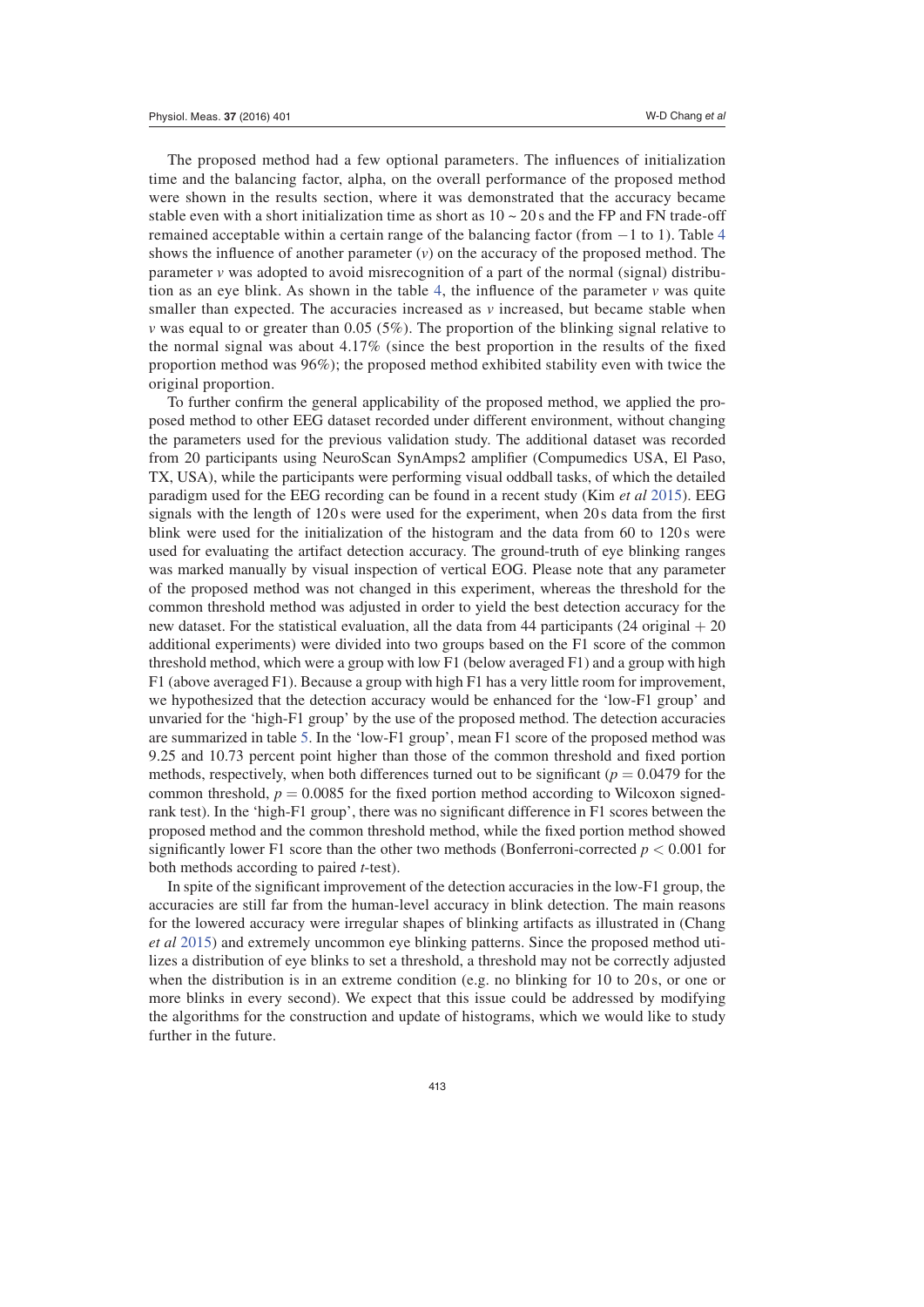|   |               |         |             | or the parameter v on the accuracies of the proposeo. |        |        |           |          |               |                |  |
|---|---------------|---------|-------------|-------------------------------------------------------|--------|--------|-----------|----------|---------------|----------------|--|
|   | $\frac{1}{2}$ | יי<br>ג | ς<br>Ο<br>3 | ילי<br>$\frac{1}{3}$                                  | 3<br>ä | ع<br>ڊ | n n7<br>3 | ς σ<br>5 | 001<br>)<br>2 | $\vec{E}$<br>¢ |  |
| l |               |         |             |                                                       |        |        |           |          |               |                |  |

| $80.86 + 21.186 + 24 + 24 + 24 + 24 + 24 + 24 + 25 + 26 + 26 + 27 + 27 + 27 + 27 + 27 + 28 + 28 + 28 + 28 + 29 + 29 + 20 + 20 + 27 + 27 + 29 + 20 + 20 + 20 + 21 + 22 + 23 + 26 + 27 + 28 + 27 + 29 + 20 + 20 + 21 + 23 + 21 + 23 + 22 + 23 + 24 + 23 + 29 + 20 + 20 + 21 + 23 + 2$<br>Precision 71.17 ± 42.31 91.964 ± 0.06 95.06 + 4.79 95.78 + 4.69 95.78 ± 4.71 95.78 ± 4.71 95.78 ± 4.71 94.89 ± 6.66 94.89 ± 6.66<br>$F1$ score 49.52 ± 41.50 77.52 ± 29.50 83.54 ± 25.15 90.48 ± 21.79 $+4.04$ 94.73 $+4.05$ 94.73 $\pm$ 4.05 94.25 ± 4.05 94.25 ± 4.05 94.27 ± 4.05 \$4.27 ± 4.05 \$4.27 ± 4.05 \$4.27 ± 4.55 94.20 ± 4.55<br>0.03 |
|--------------------------------------------------------------------------------------------------------------------------------------------------------------------------------------------------------------------------------------------------------------------------------------------------------------------------------------------------------------------------------------------------------------------------------------------------------------------------------------------------------------------------------------------------------------------------------------------------------------------------------------------|
|                                                                                                                                                                                                                                                                                                                                                                                                                                                                                                                                                                                                                                            |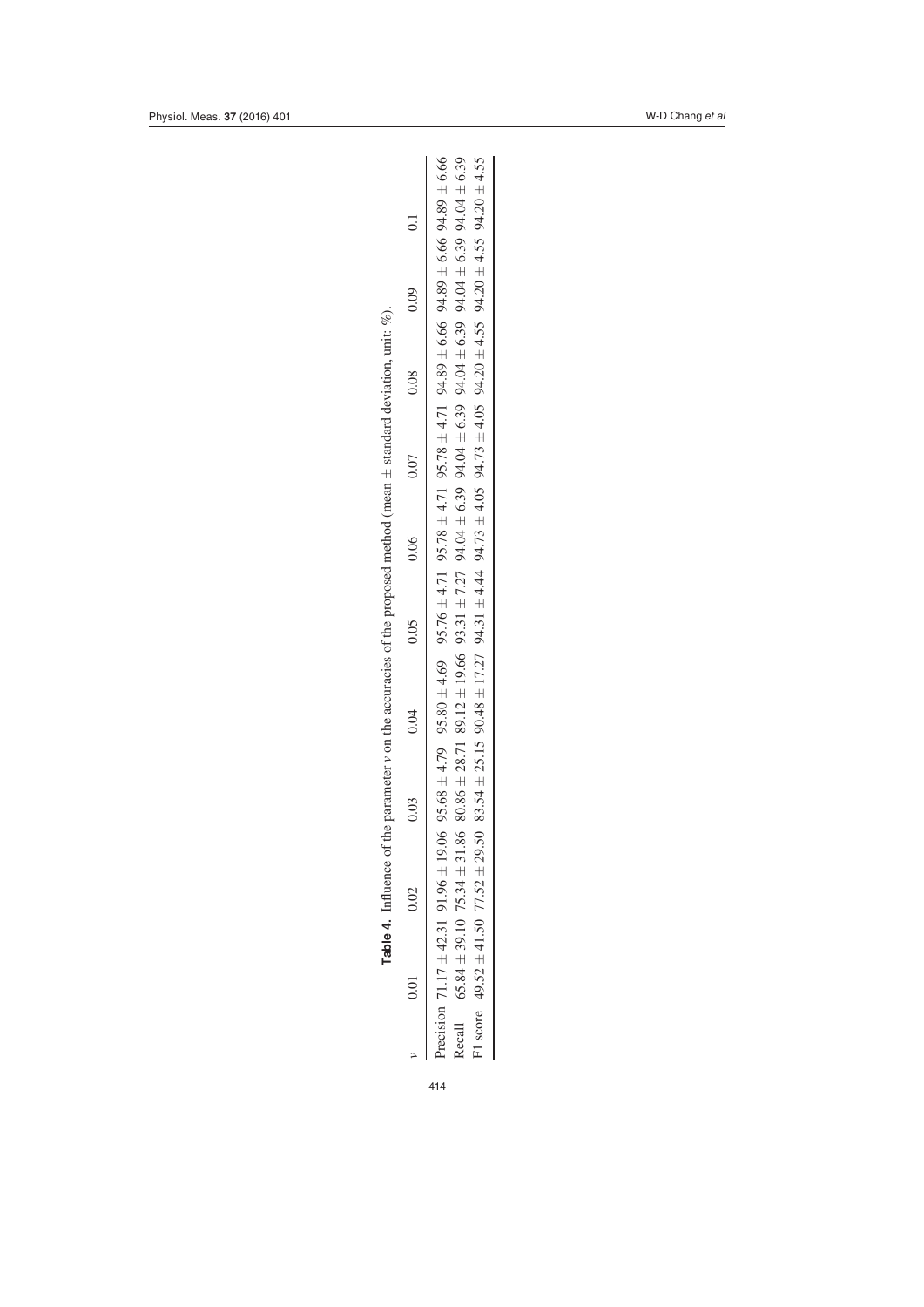**Table 5.** The detection accuracies for two groups divided based on the F1 score of common threshold method. M1, M2, and M3 denote different thresholding algorithms: Common threshold, fixed portion, and the proposed algorithm, respectively (mean  $\pm$  standard deviation, unit: %).

|    | Low F1 group $(N = 14)$                                                                                                                                                                                                                                                                                                             |    |    | High F1 group $(N = 30)$ |                |
|----|-------------------------------------------------------------------------------------------------------------------------------------------------------------------------------------------------------------------------------------------------------------------------------------------------------------------------------------|----|----|--------------------------|----------------|
| M1 | M2.                                                                                                                                                                                                                                                                                                                                 | M3 | M1 | M2                       | M <sub>3</sub> |
|    | Precision 81.72 ± 17.87 78.34 ± 18.96 92.38 ± 9.57 96.14 ± 4.44 89.70 ± 20.44 96.96 ± 5.71<br>Recall $82.95 \pm 22.05$ $82.16 \pm 18.34$ $84.29 \pm 15.11$ $98.57 \pm 2.86$ $97.52 \pm 4.32$ $96.84 \pm 4.56$<br>F1 score $78.19 \pm 16.68$ $76.71 \pm 10.65$ $87.44 \pm 11.12$ $97.26 \pm 2.66$ $84.42 \pm 16.57$ $96.73 \pm 3.65$ |    |    |                          |                |

# **4. Conclusion**

In this study, we introduced a novel method for automatic detection of eye blink artifacts, which does not require any labeled training data. The novel method was based on our previous method for eye blink artifact detection called MSDW (Chang *et al* 2015) together with an automatic thresholding algorithm, both of which had been designed for offline data processing. In order to implement a real-time eye blink detection system, the architecture of the original MSDW was disassembled and recomposed to be readily combined with the automatic thresholding algorithms. Three different automatic thresholding algorithms were combined with MSDW and their performances were compared with each other. Among the three automatic thresholding algorithms including 'common threshold,' 'fixed proportional threshold,' and 'real-time KM', the proposed 'real-time KM' method outperformed the other two methods.

The contributions of this study are as follows: (1) This study confirmed that individual thresholding is necessary for artifact detection. Our simulated real-time analysis showed that individually customized threshold resulted in higher accuracy in detecting eye blink artifacts than common threshold methods, which implies that individual differences in eye blink amplitude have significant influence upon the detection accuracy. (2) This study proposed a novel algorithm structure to detect eye blink artifacts in a real-time environment without any need for *a priori* knowledge on the signal properties. The results of the present study showed satisfactory detection accuracies in comparison with the conventional thresholding methods, and demonstrated a successful trade-off between false-positives and false–negatives. (3) The length of training data could be minimized by using a real-time adaptation procedure. Our experimental results showed that the minimum training time needed to stabilize detection accuracy could be reduced by the use of adaptation procedure (initialization time of 20 s for the proposed method; that of 50 when no adaptation procedure was applied).

It would be interesting for the proposed method to be tested with other patterns in EEG data such as spikes, sharp waves, or a combination of these because these EEG waveforms have similar shapes with eye blink signals. It is expected that the proposed method can be utilized for recognizing these patterns by changing some optional parameters.

#### **Acknowledgments**

This work was supported in part by the National Research Foundation of Korea (NRF) grant funded by the Korea government (MSIP) (No. 2014R1A2A1A11051796) and in part by the Basic Science Research Program through the National Research Foundation of Korea (NRF), funded by the Ministry of Education (NRF-2014R1A1A2A16052334). The authors declare that there is no conflict of interests regarding the publication of this paper.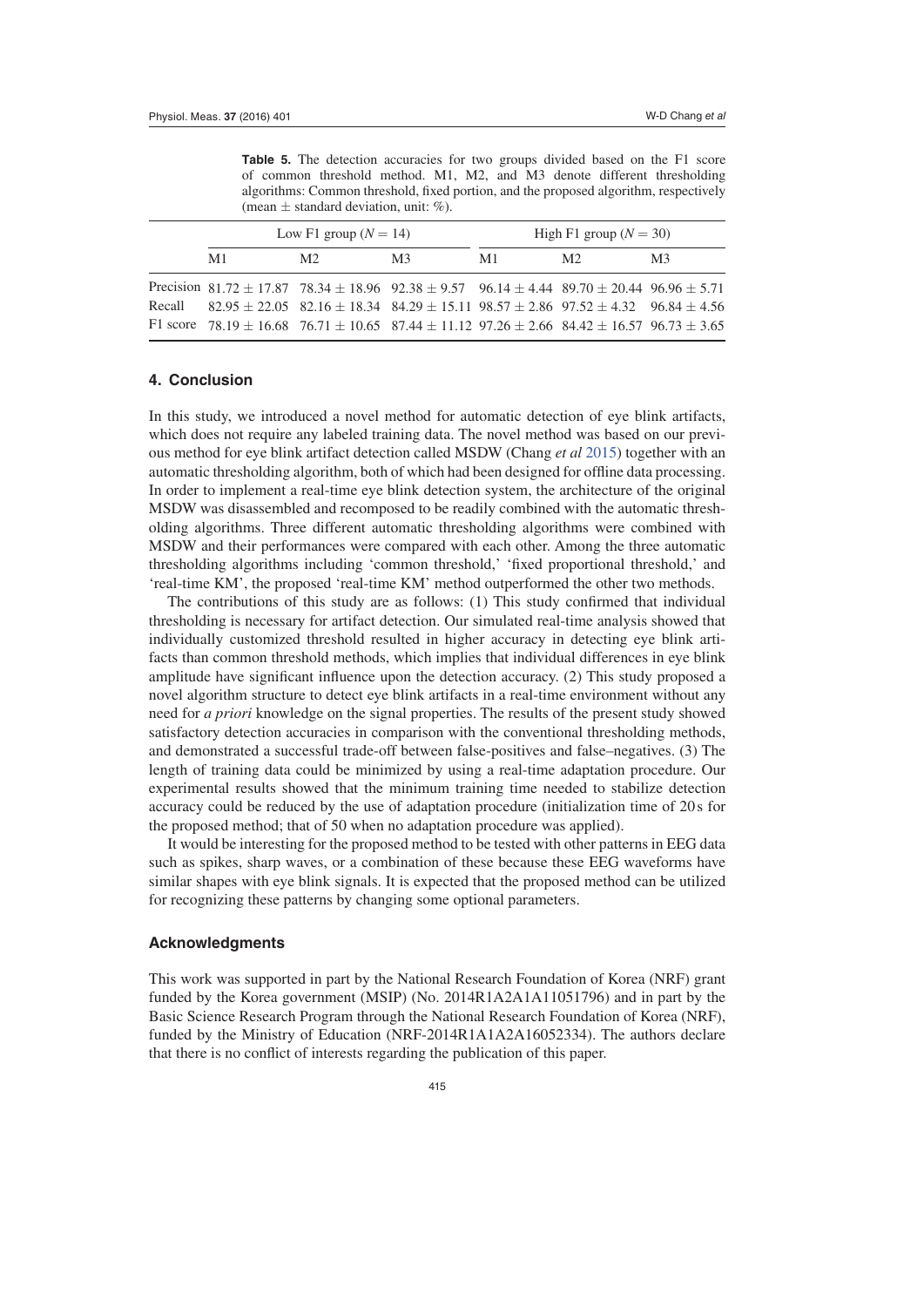# **References**

- Aarabi A, Kazemi K, Grebe R, Moghaddam H A and Wallois F 2009 Detection of EEG transients in neonates and older children using a system based on dynamic time-warping template matching and spatial dipole clustering *Neuroimage* **48** 50–62
- Barbati G, Porcaro C, Zappasodi F, Rossini P M and Tecchio F 2004 Optimization of an independent component analysis approach for artifact identification and removal in magnetoencephalographic signals *Clin. Neurophysiol.* **115** 1220–32
- Breuer L, Dammers J, Roberts T P L and Shah N J 2014 Ocular and cardiac artifact rejection for realtime analysis in MEG *J. Neurosci. Methods* **233** 105–14
- Chang W-D, Cha H-S, Kim K and Im C-H 2015 Detection of eye blink artifacts from single prefrontal channel electroencephalogram *Comput. Methods Programs Biomed.* **124** 19–30
- Chang W-D and Im C-H 2014 Enhanced template matching using dynamic positional warping for identification of specific patterns in electroencephalogram *J. Appl. Math.* **2014** 528071
- Croft R J and Barry R J 2000 Removal of ocular artifact from the EEG: a review *Clin. Neurophysiol.* **30** 5–19
- Durka P, Klekowicz H, Blinowska K, Szelenberger W and Niemcewicz S 2003 A simple system for detection of EEG artifacts in polysomnographic recordings *IEEE Trans. Biomed. Eng.* **50** 526–8
- Fukuda K, Stern J A, Brown T B and Russo M B 2005 Cognition, blinks, eye-movements, and pupillary movements during performance of a running memory task *Aviat. Space Environ. Med.* **76** C75–85 (PMID: 16018333)
- Galley N, Schleicher R and Galley L 2003 Blink parameter as indicators of driver's sleepinesspossibilities and limitations *Vis. Vehicles X* ed A Galevol vol 82 (Amsterdam: Elsevier Science Publishers B. V)
- Geetha G and Geethalakshmi S N 2012 Artifact removal from EEG using spatially constrained independent component analysis and wavelet denoising with Otsu's thresholding technique *Procedia Eng.* **30** 1064–71
- Gratton G, Coles M G and Donchin E 1983 A new method for off-line removal of ocular artifact. *Electroencephalogr. Clin. Neurophysiol.* **55** 468–84
- Hagemann D and Naumann E 2001 The effects of ocular artifacts on (lateralized) broadband power in the EEG *Clin. Neurophysiol.* **112** 215–31
- Hoffmann S and Falkenstein M 2008 The correction of eye blink artefacts in the EEG: a comparison of two prominent methods *PLoS One* **3** e3004
- Jiang J-A, Chao C-F, Chiu M-J, Lee R-G, Tseng C-L and Lin R 2007 An automatic analysis method for detecting and eliminating ECG artifacts in EEG. *Comput. Biol. Med.* **37** 1660–71
- Jung T-P, Makeig S, Westerfield M, Townsend J, Courchesne E and Sejnowski T J 2000 Removal of eye activity artifacts from visual event-related potentials in normal and clinical subjects *Clin. Neurophysiol.* **111** 1745–58
- Kim S and McNames J 2007 Automatic spike detection based on adaptive template matching for extracellular neural recordings *J. Neurosci. Methods* **165** 165–74
- Kim D-W, Shim M, Song M J, Im C-H and Lee S-H 2015 Early visual processing deficits in patients with schizophrenia during spatial frequency-dependent facial affect processing *Schizophr. Res.* **161** 314–21 Online: http://linkinghub.elsevier.com/retrieve/pii/S0920996414007300
- Klein A and Skrandies W 2013 A reliable statistical method to detect eyeblink-artefacts from electroencephalogram data only *Brain topogr.* **26** 558–68
- Kook H, Gupta L, Kota S, Molfese D and Lyytinen H 2008 An offline/real-time artifact rejection strategy to improve the classification of multi-channel evoked potentials *Pattern Recognit.* **41** 1985–96 Online: http://linkinghub.elsevier.com/retrieve/pii/S0031320307004074
- Krishnaveni V, Jayaraman S, Anitha L and Ramadoss K 2006 Removal of ocular artifacts from EEG using adaptive thresholding of wavelet coefficients *J. Neural Eng.* **3** 338–46 Online: www.ncbi. nlm.nih.gov/pubmed/17124338
- Lawhern V, Hairston W and Robbins K 2013 DETECT: A MATLAB toolbox for event detection and identification in time series, with applications to artifact detection in EEG signals *PLoS One* **8** e62944
- Li Y, Ma Z, Lu W and Li Y 2006 Automatic removal of the eye blink artifact from EEG using an ICAbased template matching approach *Physiol. Meas.* **27** 425–36